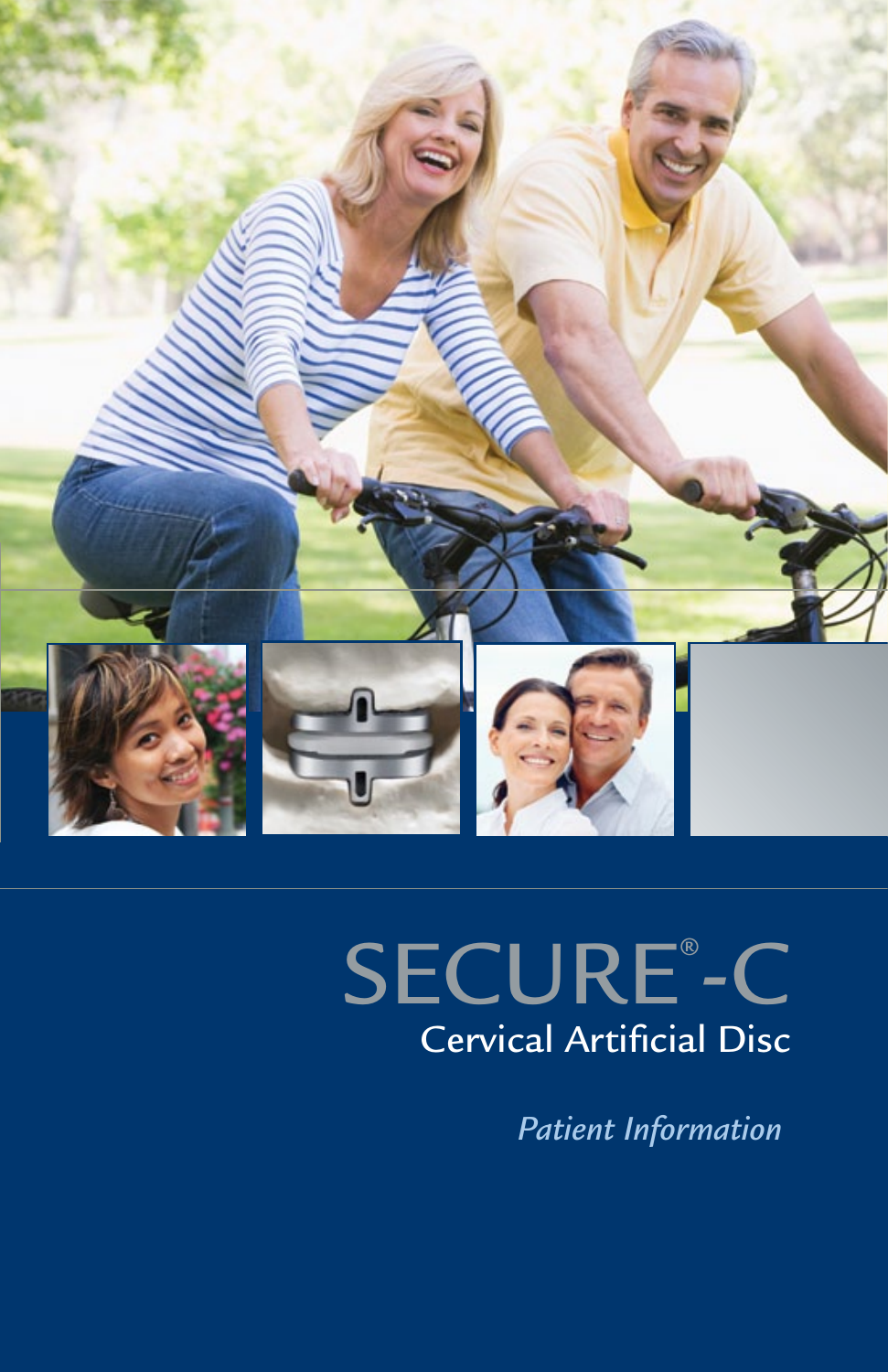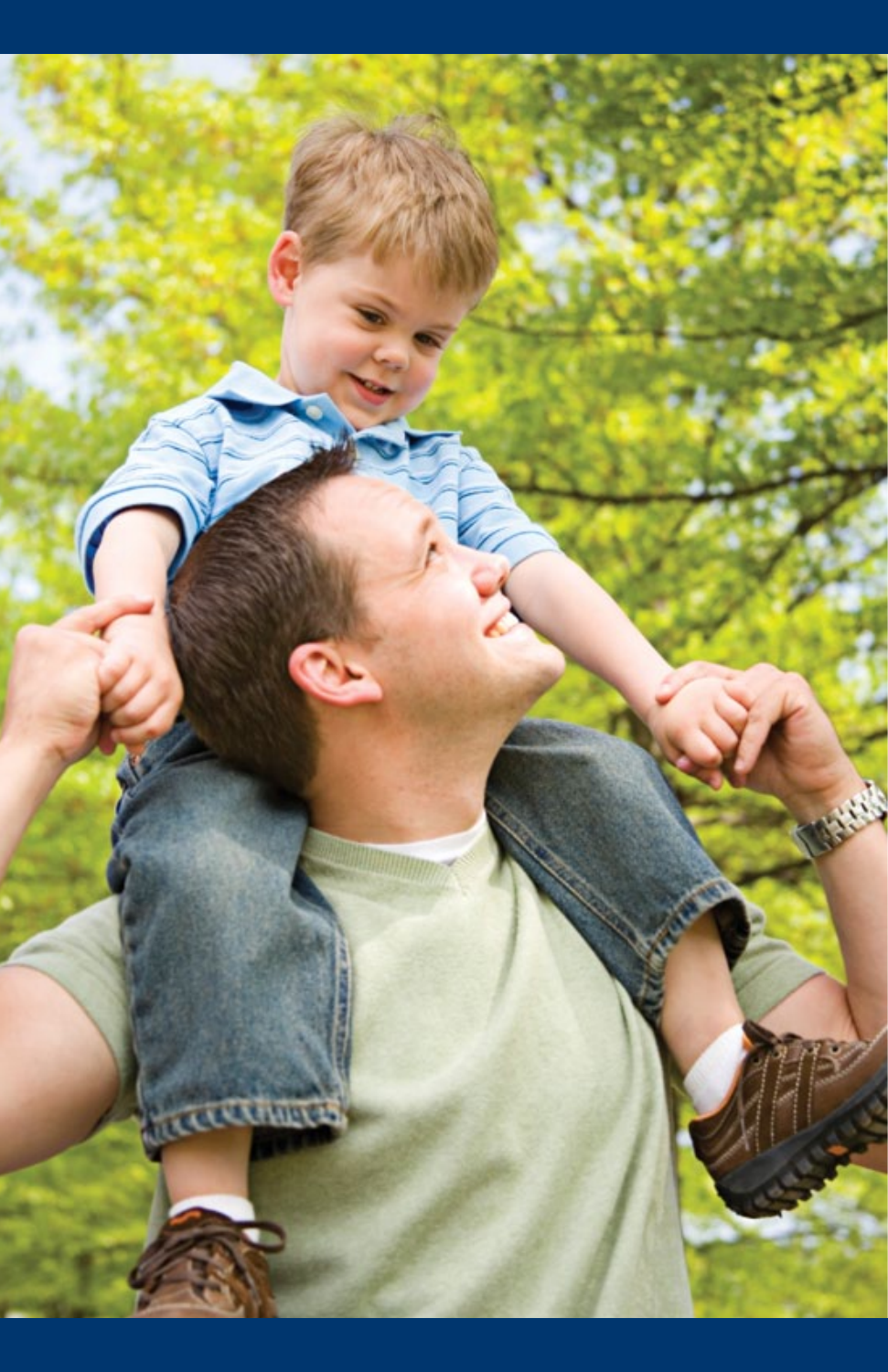## Table of Contents

| What is the cervical spine and how does it normally move? 6          |  |
|----------------------------------------------------------------------|--|
|                                                                      |  |
|                                                                      |  |
| How is surgery with the SECURE®-C Cervical Artificial Disc different |  |
| Who should receive the SECURE®-C Cervical Artificial Disc? 9         |  |
| Who should not receive the SECURE®-C Cervical Artificial Disc?       |  |
| What are the WARNINGS and PRECAUTIONS associated with the            |  |
| What are the potential RISKS and ADVERSE EFFECTS associated with     |  |
| What are the expected outcomes and benefits of the SECURE®-C         |  |
|                                                                      |  |
|                                                                      |  |
|                                                                      |  |
|                                                                      |  |
|                                                                      |  |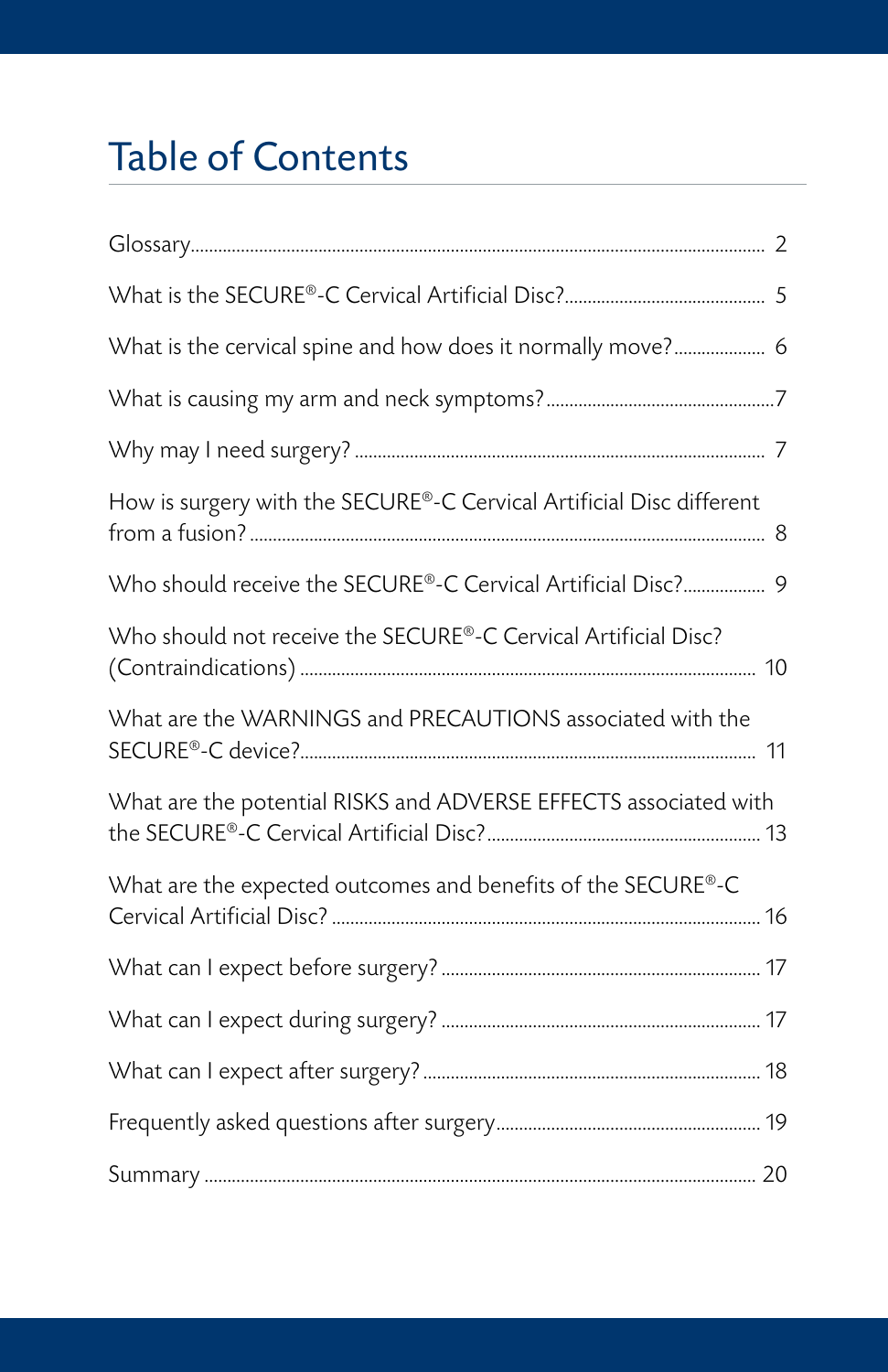## **Glossary**

| Alleviate:                                                     | To make something less severe or more bearable,<br>especially pain                                                                                         |
|----------------------------------------------------------------|------------------------------------------------------------------------------------------------------------------------------------------------------------|
| <b>Anterior:</b>                                               | Front of the body                                                                                                                                          |
| <b>Axial Rotation:</b>                                         | (In the neck) Turning the head side to side                                                                                                                |
| <b>Bone Graft:</b>                                             | A transplant of bone taken from one area to another area                                                                                                   |
| <b>Cobalt Chromium</b><br><b>Molybdenum Alloy</b><br>(CoCrMo): | A metallic material used in implants                                                                                                                       |
| CT:                                                            | Computerized tomography (CT), which is an x-ray procedure<br>that combines many x-ray images to create cross-sectional<br>images (like slices) of the body |
| Degeneration:                                                  | Deterioration of tissue, which may include loss of function                                                                                                |
| Disc:                                                          | The soft tissue found between the bones of the spinal column<br>that help cushion the spine                                                                |
| Discectomy:                                                    | A surgical procedure in which the central portion of a disc<br>is removed                                                                                  |
| <b>Extension:</b>                                              | (In the neck) Bending the head backward                                                                                                                    |
| <b>Facet Joint:</b>                                            | Joints that connect the vertebrae together in the back of the<br>spine and slide against one another during motion                                         |
| Flexibility:                                                   | Motion or movement in a joint                                                                                                                              |
| <b>Flexion:</b>                                                | (In the neck) Bending the head forward                                                                                                                     |
| <b>Fusion:</b>                                                 | Joining two bones together so that they no longer move                                                                                                     |
| <b>Herniated Disc:</b>                                         | A disc that, due to use, injury or disease, bulges outside its<br>normal area, potentially causing pain and limiting function                              |
|                                                                | Heterotopic Ossification: Unintended bone formation around or across the disc space<br>between the spinal bones (vertebrae)                                |
| Incision:                                                      | A surgical cut made in skin                                                                                                                                |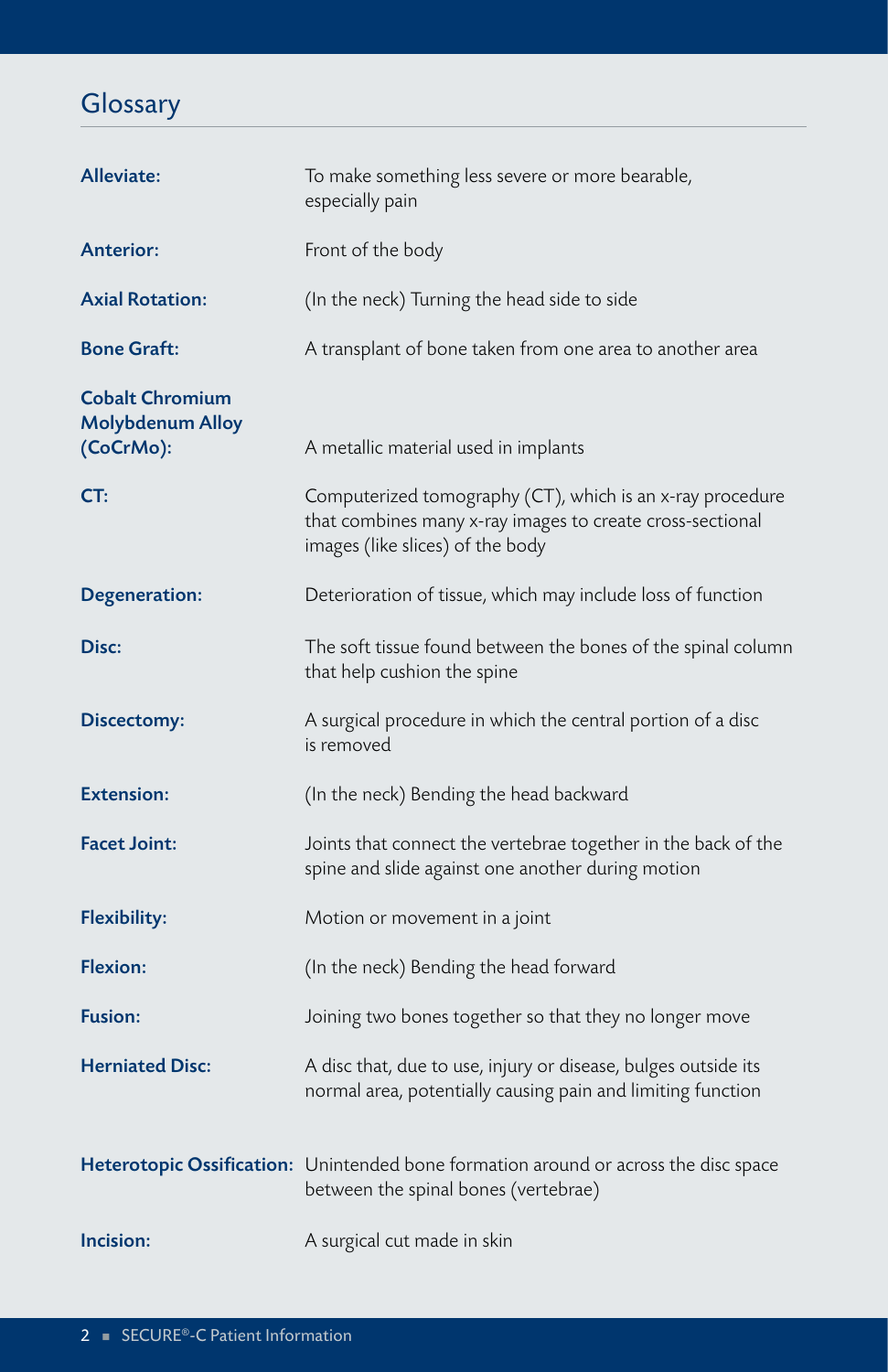## **Glossary**

| <b>Lateral Bending:</b>  | (In the neck) Bending the head side to side (ear to shoulder)                                                                                                          |
|--------------------------|------------------------------------------------------------------------------------------------------------------------------------------------------------------------|
| MRI:                     | Magnetic Resonance Imaging (MRI), which is a radiographic<br>(like an X-ray) procedure that uses magnets to create<br>cross-sectional images (like slices) of the body |
| Myelopathy:              | Disease of the spinal cord                                                                                                                                             |
| Osteoporosis:            | A condition in which the bones are thin or weak and become<br>brittle and fragile                                                                                      |
| Osteopenia:              | A condition in which the bones are somewhat thin or weak,<br>which may develop into osteoporosis                                                                       |
| Polyethylene:            | A hard plastic material used in implants                                                                                                                               |
| Radiculopathy:           | Disease of the nerves in or near the spine as a result of pressure<br>from a disc, or irritation of the nerves due to disc or spinal<br>joint disease                  |
| <b>Rehabilitation:</b>   | The process of recovery from surgery to a more<br>normal condition                                                                                                     |
| Spondylosis:             | A degenerative disease in which the vertebral joints of the spine<br>become stiff and then fused                                                                       |
| <b>Synthetic Spacer:</b> | Implant made of an artificial material (such as metal or plastic)<br>that is commonly used in fusion surgeries to hold open the<br>disc space                          |
| Systemic:                | Pertaining to or affecting a particular body system                                                                                                                    |
| Vertebrae:               | The bones of the spine that make up the spinal column, with<br>a hole for the spinal cord to pass through                                                              |
| X-Ray:                   | An image produced by the use of radiation waves, showing<br>bone and other tissues in the body                                                                         |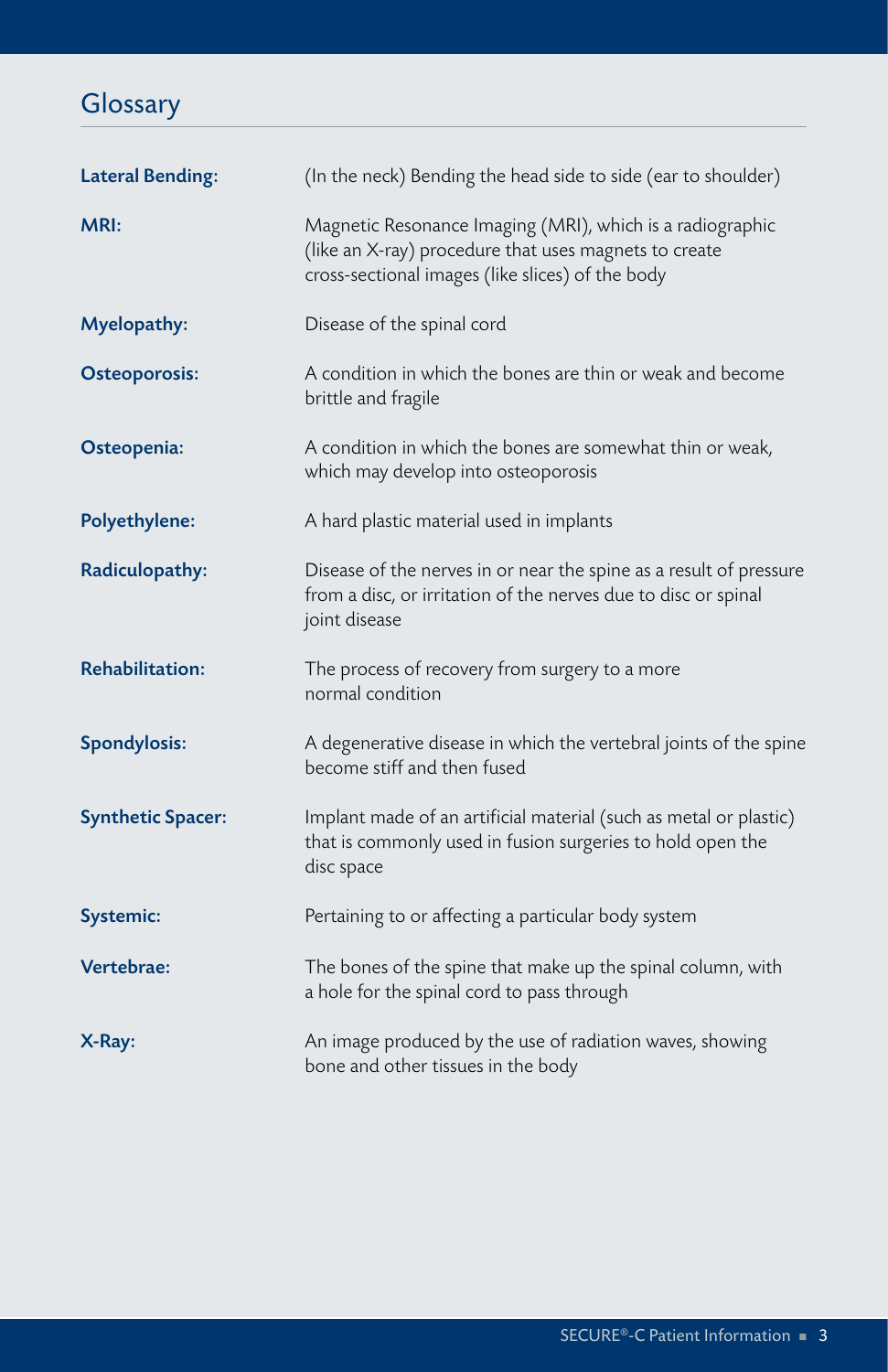

# SECURE<sup>®</sup>-C Cervical Artificial Disc

## Patient Information

This brochure is intended to provide you with information about a treatment option for your arm pain and/or neurologic symptoms (such as weakness or numbness). After reviewing and discussing your medical history, x-rays, and the results of other evaluations you have completed, you and your doctor have determined that an option for improving your condition would be to undergo cervical spine (neck) surgery using the SECURE®-C Cervical Artificial Disc made by Globus Medical, Inc.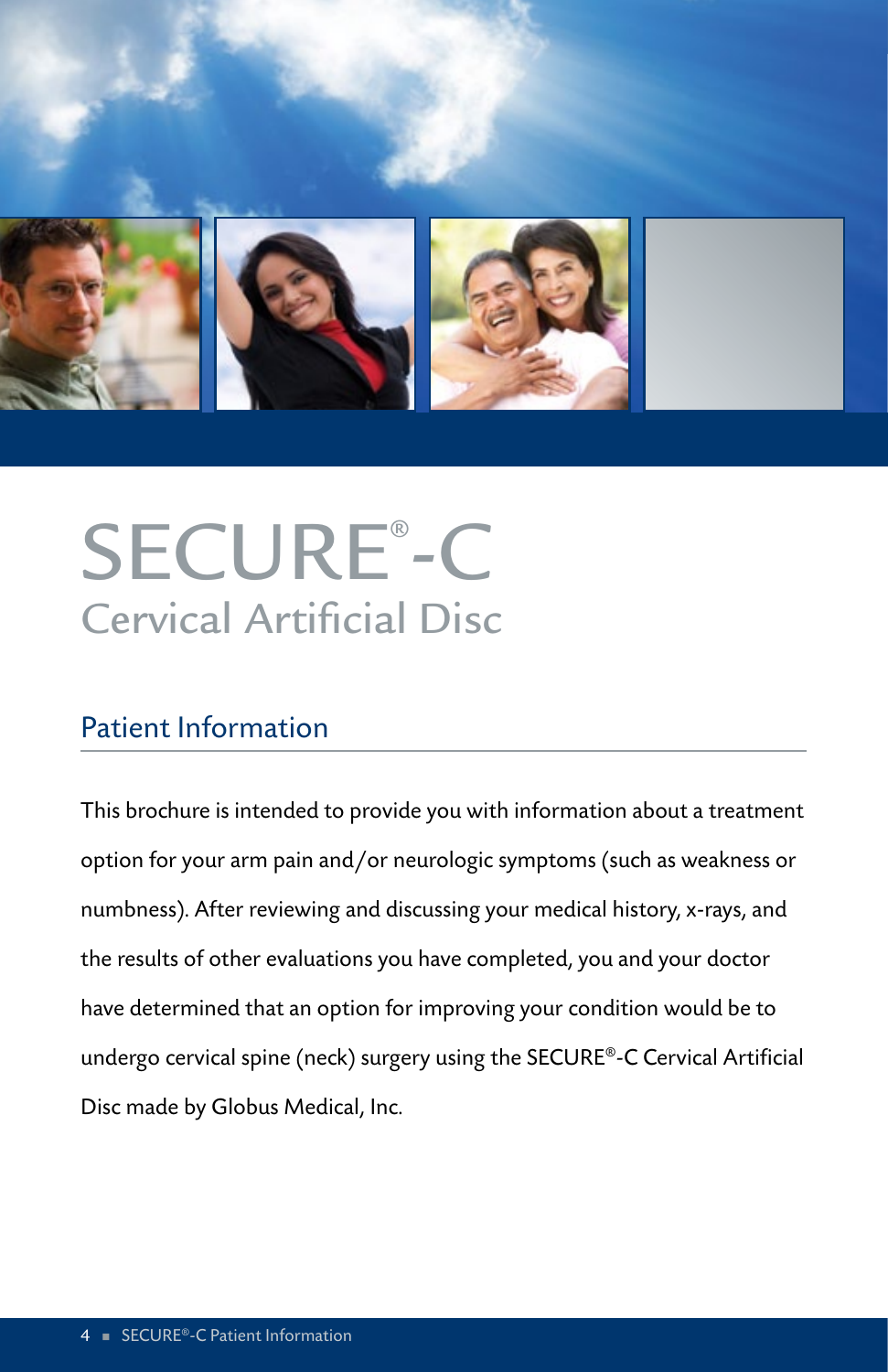## What is the SECURE®-C Cervical Artificial Disc?

The SECURE®-C Cervical Artificial Disc consists of two metallic endplates (cobalt chromium molybdenum alloy, CoCrMo) and a polyethylene (plastic) inner core. The materials used in the device are commonly used in orthopedic implants. The two endplates are secured to the top and bottom surfaces of the involved vertebrae (the bones in the spine) and the core fits between them. The implanted device is designed to allow motion at the treated level as the plastic core moves against the metallic endplates.

Specifically, SECURE®-C's design is intended to allow the neck to move in flexion/ extension (bending the neck forward and backward), lateral bending (bending the neck side to side) and axial rotation (turning the head side to side). SECURE®-C is intended to treat a disc in the cervical spine (neck) between the C3 and C7 vertebral bodies. The device is provided in different sizes to fit different patients.

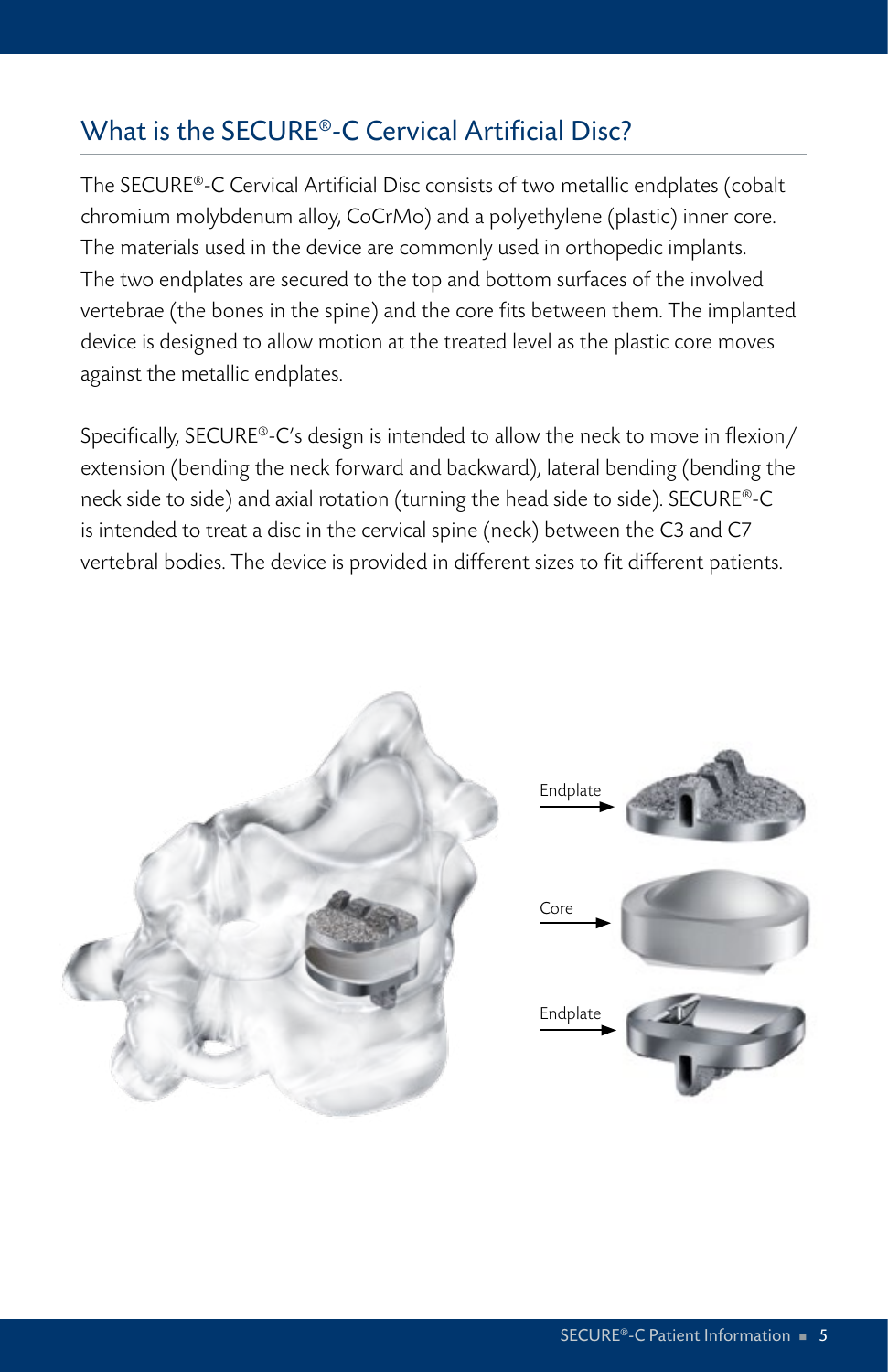

## What is the cervical spine and how does it normally move?

Your spine is one of the most important parts of your body. It gives your body structure, support, stability, flexibility (motion or movement in a joint) and provides protection for your spinal cord. A normal spine allows you to move about freely and to bend with flexibility. Your neck, or cervical spine, is composed of seven bones (vertebrae) which are numbered C1 to C7 and are stacked on top of each other to form a column. Each vertebrae has a hole for the spinal cord which contains nerves that carry signals from your brain to the rest of your body. There is a disc between each vertebra which acts as a shock absorber and has a thick outer layer (annulus) that surrounds a soft gel-like center (nucleus).

The natural motion of the spine involves movement between each bone, compression of the disc, and sliding of the facet joints (contact areas between the bones). The motion of the cervical spine is: flexion-extension (bending the head forward and backward), lateral bending (bending the head side-to-side) and axial rotation (turning the head). As an example, the image below illustrates flexionextension motion in the cervical spine.

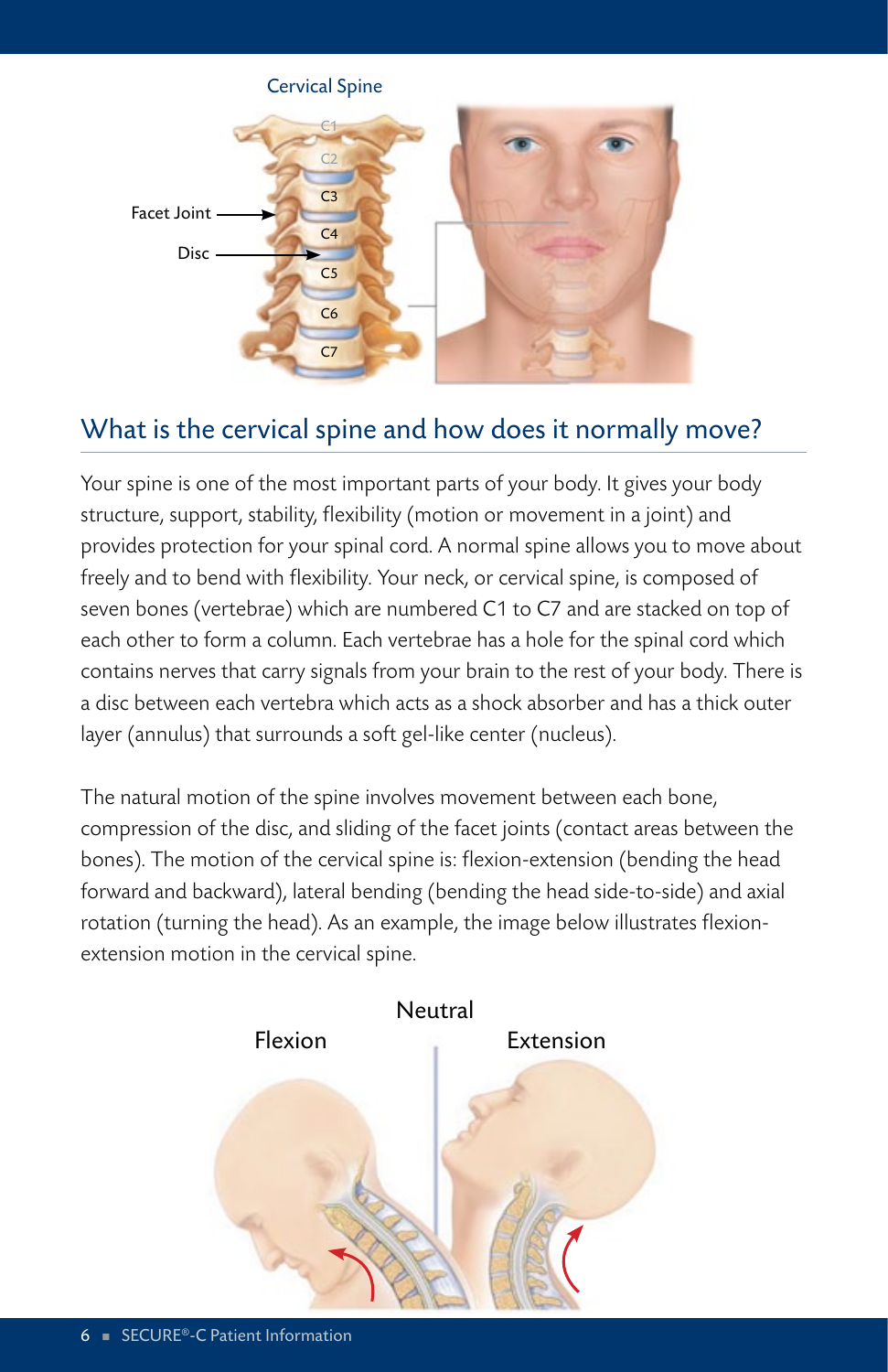## What is causing my arm and neck symptoms?

Age, genetics, injury, and everyday wear and tear caused by routine activities can contribute to damage and deterioration (degeneration) of the discs in your neck. Degeneration commonly causes pain that radiates toward the shoulders and arms and/or weakness and numbness and may also cause neck pain. Your doctor has probably taken X-rays and an MRI or CT of your neck and may have found a herniated disc (a disc bulge as shown in the illustration below), spondylosis (degeneration of the vertebral joint causing stiffness), or narrowing of the disc as compared to your other discs. Your doctor may diagnose your condition as radiculopathy (disease or irritation of the nerves) or myelopathy (disease of the spinal cord) at one level.



#### Normal Disc Compared to Herniated Disc

## Why may I need surgery?

Non-surgical treatment, such as physical therapy, injections, and possibly a neck brace, will be prescribed first by your doctor. If these treatments do not relieve your pain or dysfunction, you and your doctor may determine that you are a candidate for cervical disc replacement. If this option is selected, your surgeon will remove the diseased cervical disc and insert a disc replacement, such as the SECURE®-C Cervical Artificial Disc.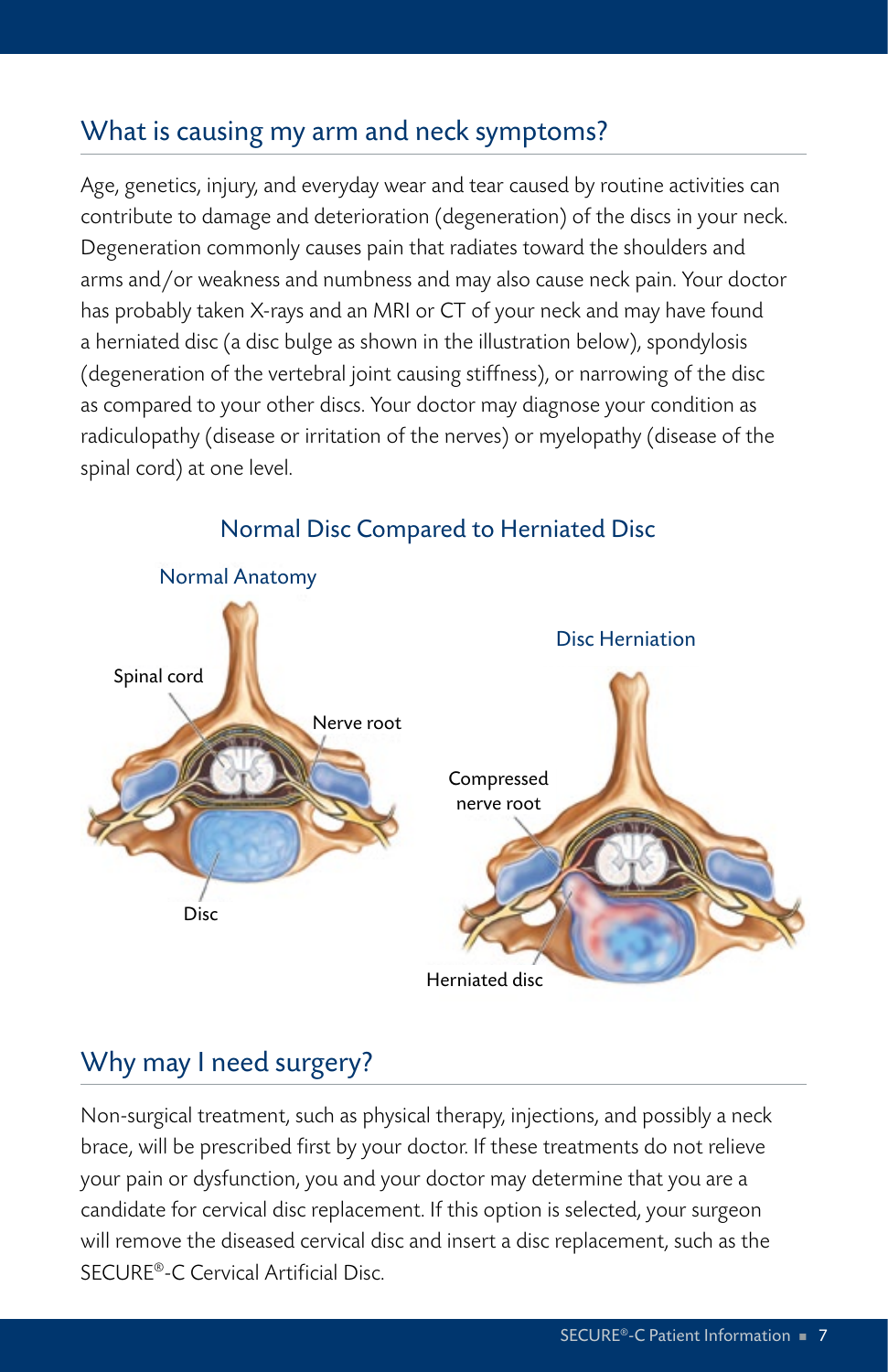

The SECURE®-C design permits motion in flexion and in extension.

#### How is surgery with the SECURE®-C Cervical Artificial Disc different from a fusion?

The current standard of care for the surgical treatment of cervical disc disease is fusion (joining of two bones together), which is known as anterior cervical discectomy and fusion (ACDF). In both an ACDF and a SECURE®-C Cervical Artificial Disc procedure, the unhealthy disc is removed and the height at that level is restored to relieve pressure on the nerves and/or spinal cord. In an ACDF, after the unhealthy disc is removed, it is replaced with a bone graft (bone taken from one area and moved to another) or synthetic spacer (artificial implant designed to hold open the disc space), and a cervical plate with screws is used for stabilization. The goal of this procedure is to permanently fuse two or more vertebrae together so they cannot move except as a single unit. This may alleviate (lessen or make more bearable) pain and other symptoms but has potential disadvantages, including loss of motion and flexibility.

> Flexion (forward bending)

Fusion



Restricts normal motion and the series of the series of the Extension estimates of the Extension

SECURE®-C



(backward bending)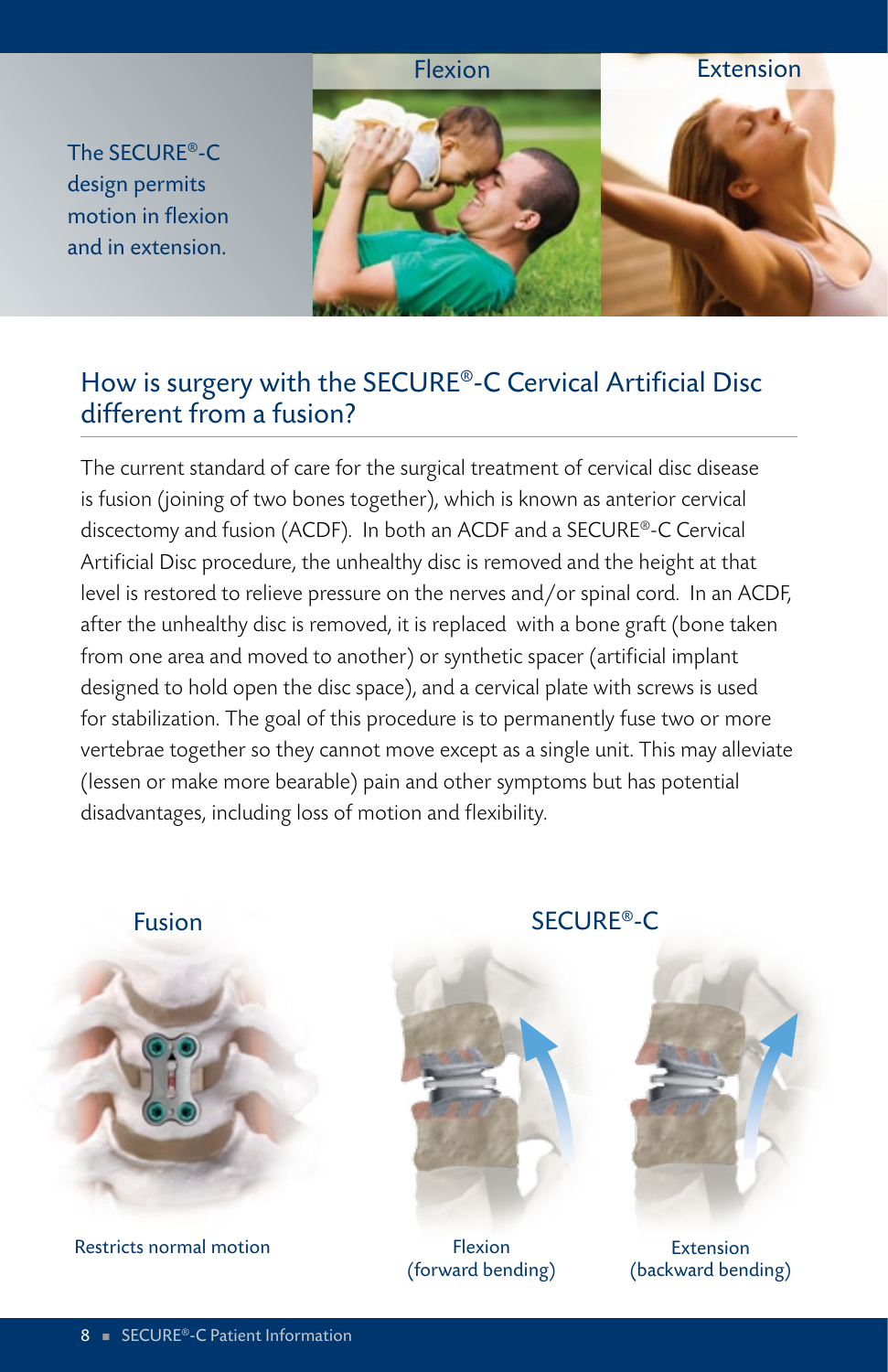#### How is surgery with the SECURE®-C Cervical Artificial Disc different from a fusion? *(cont'd)*

The SECURE®-C Cervical Artificial Disc has been developed to provide pain relief while potentially allowing motion of the cervical spine. In a SECURE®-C procedure, after the unhealthy disc is removed, it is replaced with the device alone (no bone graft). The device is designed to provide support for the vertebrae while potentially allowing motion in backward and forward bending, side-to-side bending, and turning.

## Who should receive the SECURE®-C Cervical Artificial Disc?

The SECURE®-C Cervical Artificial Disc may be used to treat patients who meet the following requirements:

- 21 to 60 years old
- One diseased disc (C3-C7)
- Arm pain and/or neurological symptoms such as weakness or numbness with or without neck pain for at least six weeks that has not responded to non-surgical care such as medication and physical therapy
- Specific findings on imaging studies such as X-ray, CT, or MRI

In addition, in order to receive this device you must be old enough so that your bones are mature and no longer growing.

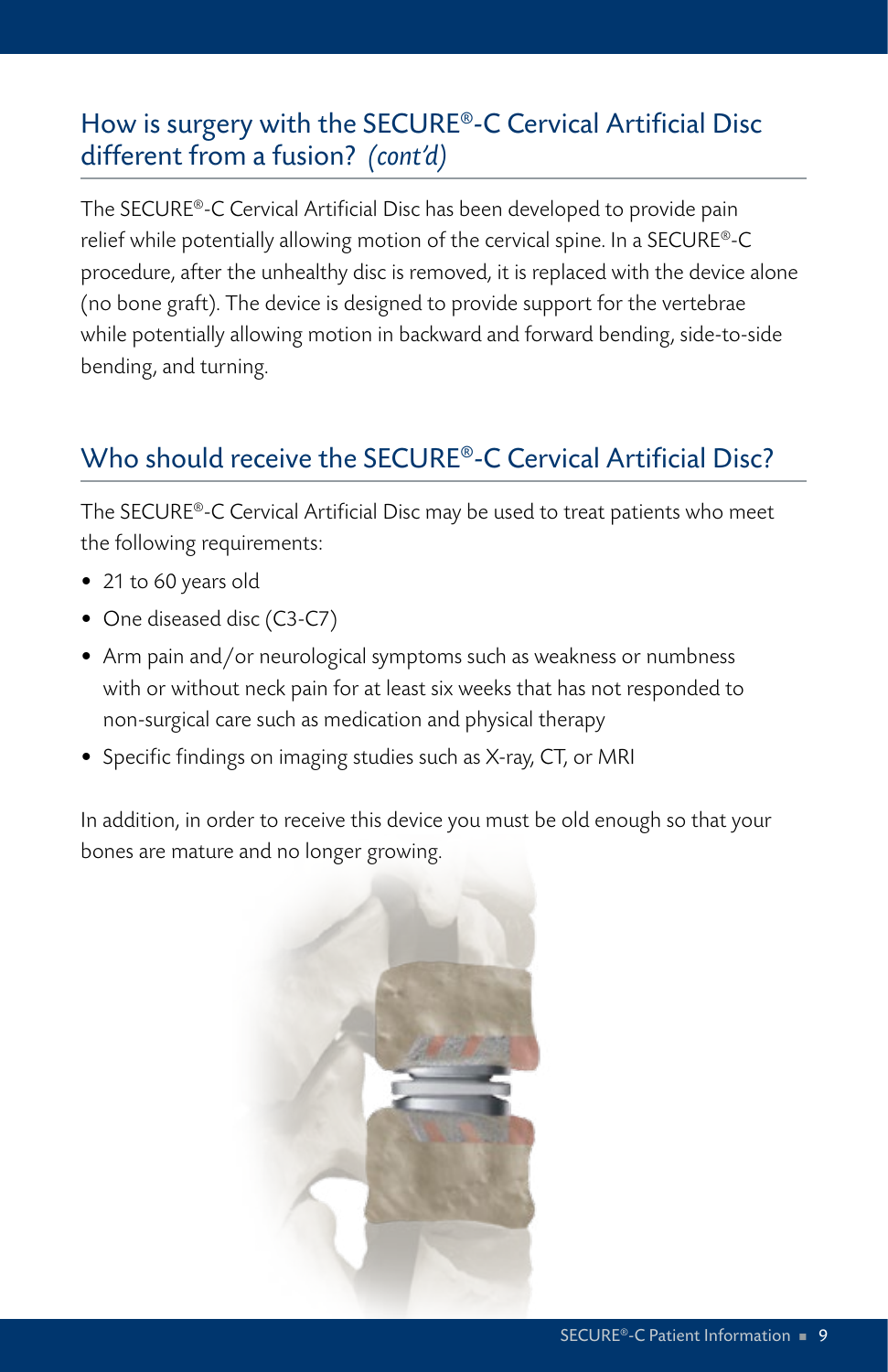#### Who should not receive the SECURE®-C Cervical Artificial Disc? (Contraindications)

You should avoid having surgery with the SECURE®-C Cervical Artificial Disc if you are experiencing any of the following conditions:

- Active systemic (whole body) infection or an infection at the operating site, as undergoing surgery could interfere with your ability to heal and could increase the chance of spreading or worsening the infection
- Osteoporosis or osteopenia (thin or weak bones resulting from a loss of calcium) because this condition could increase the risk of bone fracture, or could cause the device to loosen
- Allergy to cobalt, chromium, molybdenum, or titanium (metals in the device), or polyethylene (plastic in the device) because this could cause an allergic reaction
- An unstable cervical spine as seen on X-ray and determined by your doctor, because the SECURE®-C surgery involves removal of the disc without the use of a stabilizing plate (as is routinely done for fusion) and may cause further instability
- Advanced spinal arthritis (severe spondylosis) as determined by your doctor, as your disc may have begun to turn into bone, which could severely limit any motion that could be achieved
- Severe facet joint arthropathy (deterioration of the facet joint between each vertebrae) as determined by your doctor, which is not treated by replacement of the disc
- Weakened bones or spinal deformity (abnormal curvature) at the affected level due to current or past trauma or disease as determined by your doctor, which could increase the risk of device loosening
- More than one cervical disc requiring treatment, as the device has only been evaluated in patients with one cervical disc requiring treatment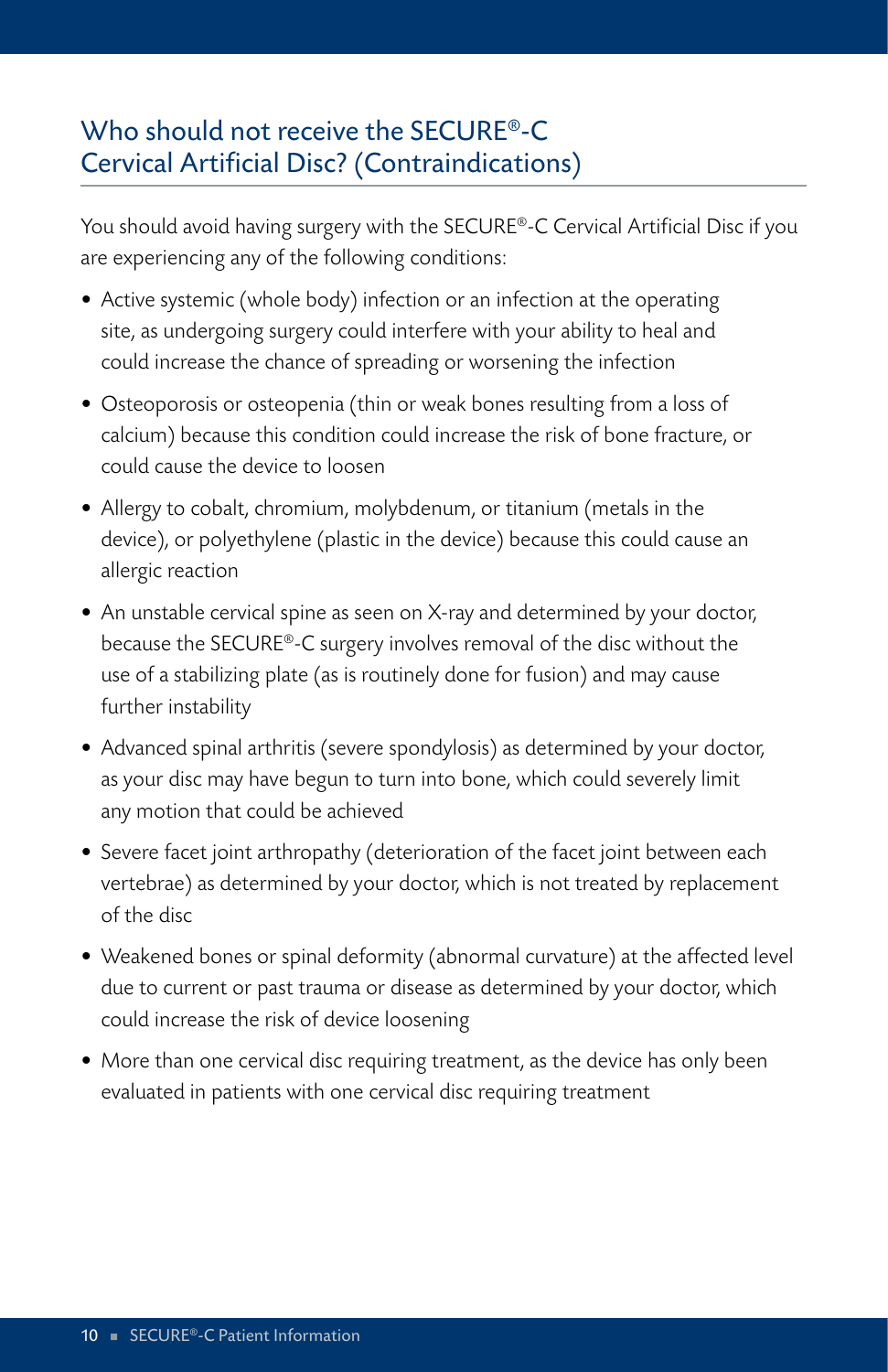#### What are the WARNINGS and PRECAUTIONS associated with the SECURE®-C device?

#### **WARNINGS**

There was a clinical study in the United States to evaluate patients treated with the SECURE®-C Cervical Artificial Disc. To participate in the clinical study, patients had to meet certain criteria. For example, patients could not be included in the study if they were taking medications known to interfere with bone healing (such as steroids), if they had a prior surgery at the level being treated, if they had a prior fusion surgery next to the level being treated, or if they were pregnant. *As a result, it is unknown if the device will perform as well in other types of patients compared to those included in the study.*

The device is placed close to major blood vessels (including arteries) and nerves that are located in the cervical spine. There is a risk of nerve damage and/or serious or fatal bleeding if these structures are damaged during or after surgery.

Heterotopic Ossification (HO) is a potential complication associated with cervical total disc replacement devices. HO occurs when bone forms around or across the disc space, which could result in reduced motion. The short-term postoperative use of non-steroidal anti-inflammatory drugs (NSAIDs), such as ibuprofen, may reduce the chance of developing HO, but this has not been proven.

#### **PRECAUTIONS**

Because the clinical study evaluated patients that met certain criteria, the safety and effectiveness of the SECURE®-C device has not been established in patients with the following conditions:

- Intractable radiculopathy or myelopathy due to disease at more than one level or disease outside of the disc space;
- Patients whose bones are still growing;
- Under the age of 21 or over the age of 60;
- Prior fusion at an adjacent level of the spine;
- Prior surgery at the level of the spine to be treated;
- Progressive symptoms and signs of spinal cord or nerve compression with less than six weeks of non-surgical treatment;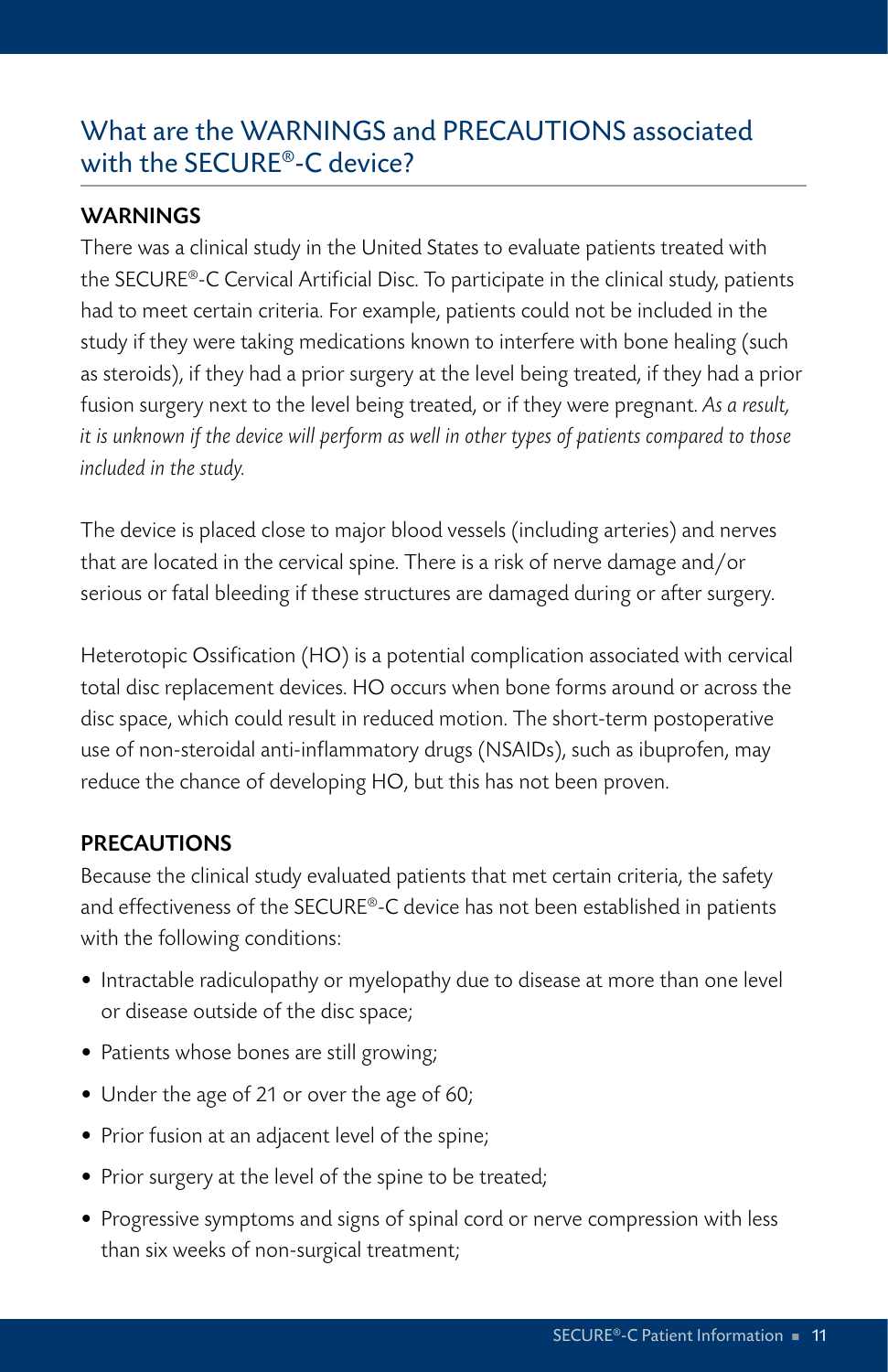#### What are the WARNINGS and PRECAUTIONS associated with the SECURE®-C device? *(cont'd)*

- Disease or degeneration of the facet joint at the level of the spine to be treated;
- Neck or arm pain of unknown cause;
- Neck pain alone;
- Paget's disease (enlarged bones), osteomalacia (weakened bones), or other metabolic bone disease (chemical imbalance);
- Rheumatoid arthritis (chronic joint inflammation) or other autoimmune disease (abnormal body response to normal substances);
- Neuromuscular disorders such as muscular dystrophy (progressive loss of muscle), spinal muscular atrophy(decreased muscle), amyotrophic lateral sclerosis (Lou Gehrig's disease);
- Severe insulin dependent diabetes;
- Systemic disease including AIDS, HIV, and hepatitis;
- Taking medications known to potentially interfere with bone/soft tissue healing (e.g., steroids);
- Active malignancy (cancer), including spinal metastases (spreading of cancer);
- Acute mental illness or substance abuse; and
- Pregnancy.

It is extremely important that you let your doctor know about any medications you are taking, any allergies you have, if you are pregnant (or intend to become pregnant) or if you have any other illnesses or medical conditions that may help your doctor decide if this device is right for you. Failure to fully inform your doctor about your overall state of health and existing medical conditions may create unnecessary complications if you are treated with this device.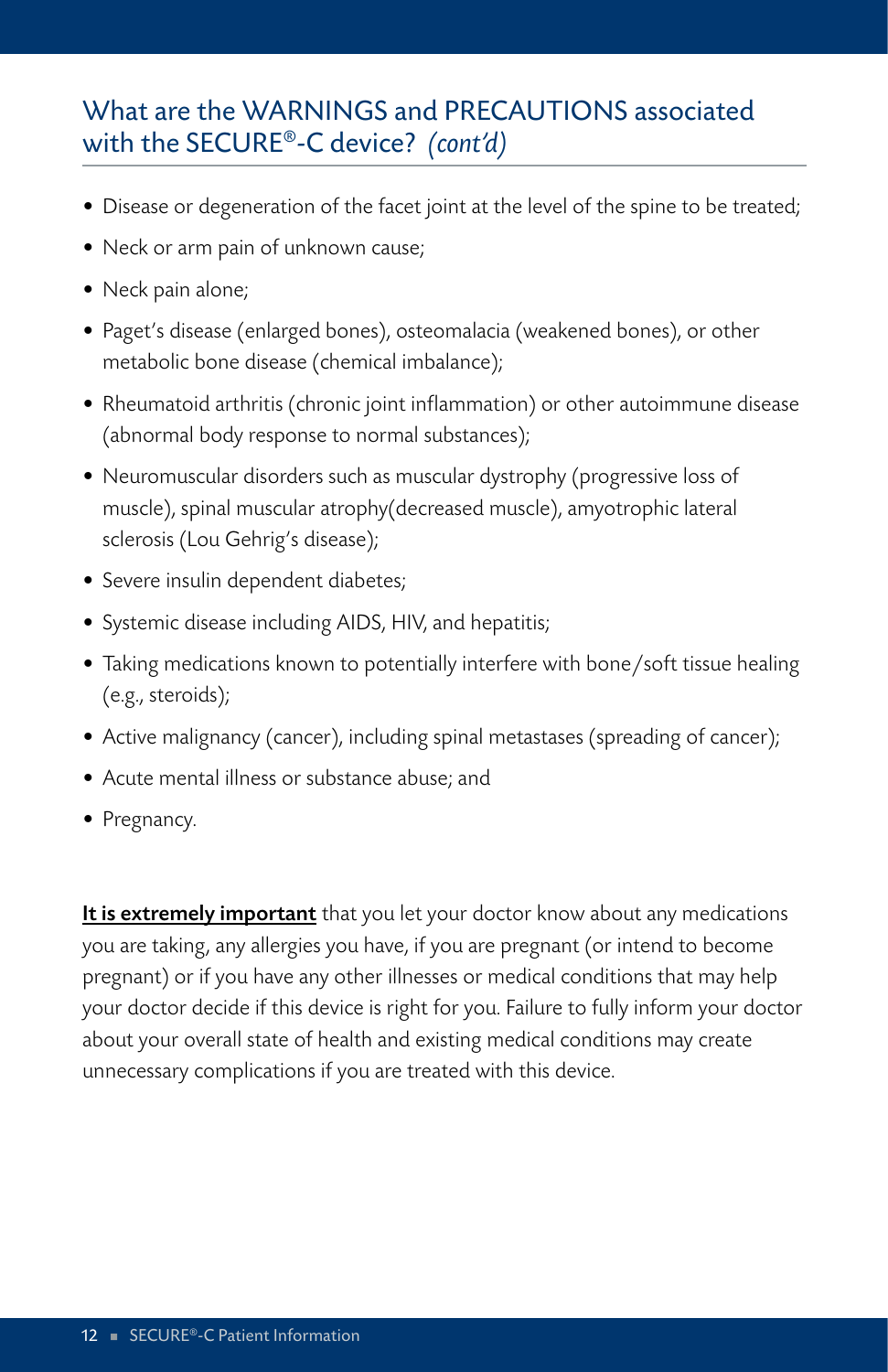#### What are the potential RISKS and ADVERSE EFFECTS associated with the SECURE®-C Cervical Artificial Disc?

Complications may occur when you are treated with the SECURE®-C Cervical Artificial Disc, as with any surgery. Possible complications may include but are not limited to the following:

- Nerve damage
- Neck and/or arm pain
- Allergic reaction to the implant material
- Implant components bending, breaking, loosening or moving
- Instruments bending or breaking
- Infection of your surgical wound, disc, bone, or surrounding soft tissue
- Systemic infection
- Nerve or spinal cord injury, possibly resulting in paralysis or permanent impairment
- Painful or difficult swallowing, or hoarseness
- Impairment or change in speech
- Injury to your throat or windpipe, or blocking of your airway
- Trauma during surgery (excessive bleeding, fracture, spinal cord or nerve injury)
- Poor implant sizing or placement
- Development or progression of disease at other levels in your cervical spine
- Tingling, numbness or weakening of muscles in your extremities
- Change in the curvature of your neck or the height of your cervical disc(s)
- Loss of motion (unintentional fusion) at the treated level
- Bone growth in your disc space, also called heterotopic ossification
- Bone loss or thinning
- Dural tear (tear in the protective membrane around the spine)
- Leakage of spinal fluid
- Reactions to the anesthesia used in your surgery
- Hematoma (collection of clotted blood)
- Swelling
- Scarring of tissue in or around your surgical wound
- Complications of pregnancy, including miscarriage or fetal birth defects
- Injury or damage to the blood vessels, heart, lungs, stomach, intestines, bowels, bladder, or other organs, during surgery
- Changes in mental status
- Inability to resume activities of normal daily living
- • Death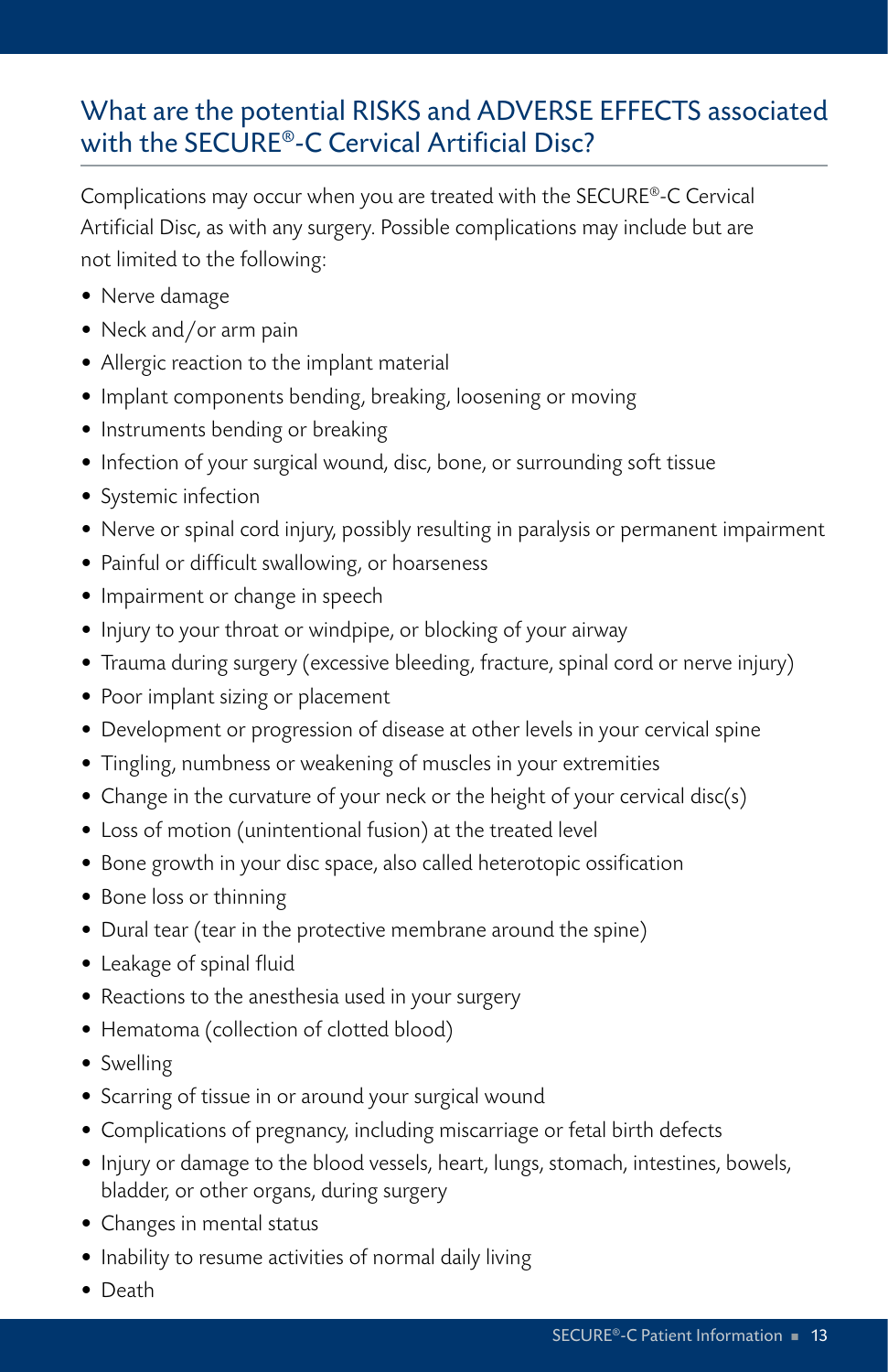#### What are the potential RISKS and ADVERSE EFFECTS associated with the SECURE®-C Cervical Artificial Disc? *(cont'd)*

In addition to the risks listed on the previous page, there is also the risk that the surgery may not be effective in relieving your symptoms, or may cause worsening of your symptoms. If this occurs, you may need another surgery in order to help you feel better.

Throughout the course of the U.S. clinical study, patients reported health related problems to their physicians. Some of the events listed on the previous page occurred in the U.S. clinical study. For the patients in the U.S. clinical study treated with the SECURE®-C Cervical Artificial Disc (236 patients) or with ACDF (144 patients), some of the more common events were:

- Neck pain in 50 out of 236 SECURE®-C patients (21.2%), and 41 out of 144 ACDF patients (28.5%);
- Arm pain in 32 out of 236 SECURE®-C patients (13.6%), and 24 out of 144 ACDF patients (16.7%);
- Both neck and arm pain in 26 out of 236 SECURE®-C patients (11.0%), and 28 out of 144 ACDF patients (19.4%);
- Abnormal sensation in the arms (dysesthesia) in 20 out of 236 SECURE®-C patients (8.5%), and 15 out of 144 ACDF patients (10.4%);
- Pain in the back and/or legs in 36 out of 236 SECURE®-C patients (15.3%), and 23 out of 144 ACDF patients (16.0%);
- Other musculoskeletal adverse events (excluding events related to the spine) in 30 out of 236 SECURE®-C patients (12.7%), and 9 out of 144 ACDF patients (6.3%); and
- Difficulty swallowing in 6 out of 236 SECURE®-C patients (2.5%), and 8 out of 144 ACDF patients (5.6%).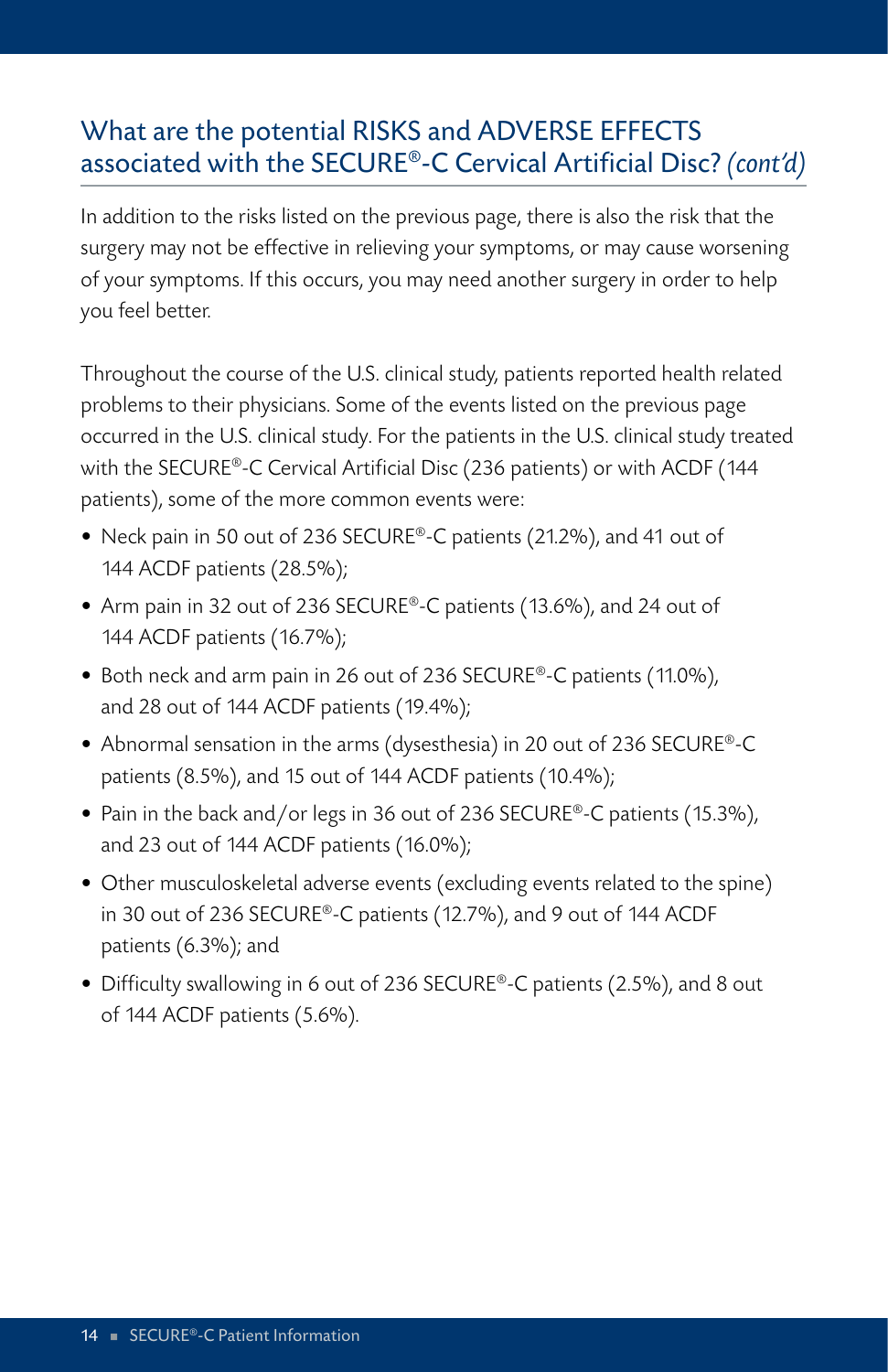#### What are the potential RISKS and ADVERSE EFFECTS associated with the SECURE®-C Cervical Artificial Disc? *(cont'd)*

Six patients (2.5%) treated with SECURE®-C, and 14 patients (9.7%) treated with ACDF, had additional surgery at the same level within 2 years after their surgery. Four patients (1.7%) treated with SECURE®-C, and 6 patients (4.2%) treated with ACDF, had surgery at an adjacent level within 2 years after surgery. No mechanical failures of the SECURE®-C device were observed in any study patients. There may be other risks associated with treatment using SECURE®-C.

Although many of the major risks are covered in this patient brochure, a comprehensive list is provided in the package insert for the device, which your doctor has received. Please ask your doctor for more information about any additional risks that could be related to your planned surgery.

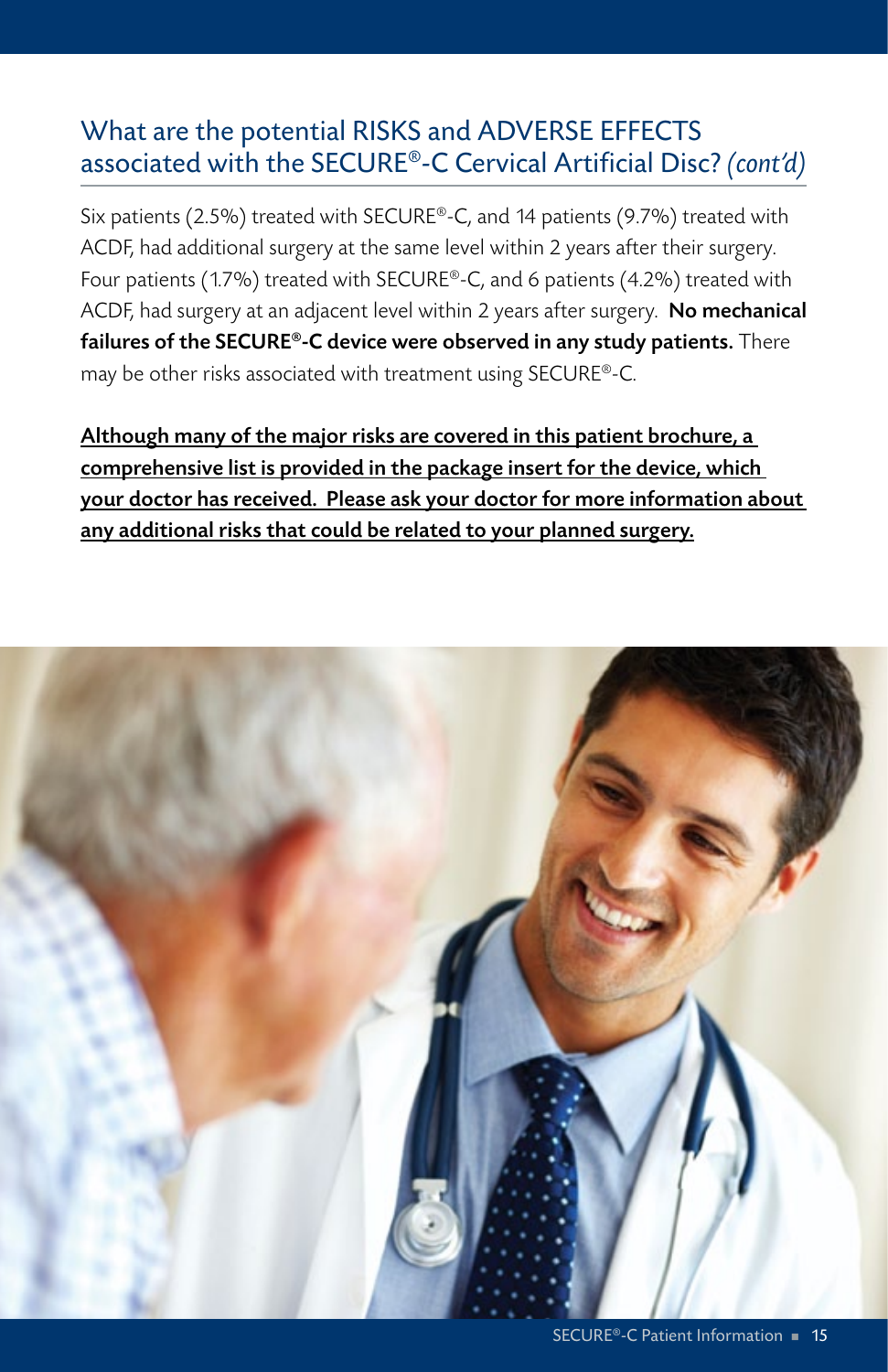SECURE®-C may help to restore normal everyday motion in some patients



#### What are the expected outcomes and benefits of the SECURE®-C Cervical Artificial Disc?

The surgery may relieve your symptoms of pain, weakness and/or numbness, and the SECURE®-C Cervical Artificial Disc is designed to allow motion at the treated level. In the U.S. clinical study, 236 patients were treated with SECURE®-C and 144 patients were treated with ACDF. Some of the study results at two years after surgery are described below. The clinical benefit beyond two years has not been measured. Ask your doctor for more details about the clinical study and its results.

Two years after surgery, the overall success rate for SECURE®-C patients in the clinical study using the original success criteria was 90.1%, compared to 71.1% for ACDF patients, which showed that SECURE®-C is statistically superior to ACDF. The overall success rate at two years using the FDA-defined success criteria was 83.8% for SECURE®-C patients, compared to 73.2% for ACDF patients, which also showed that SECURE®-C is statistically superior to ACDF. In the study, 89.2% of SECURE®-C patients demonstrated meaningful improvement in an outcome measure designed to evaluate patient function known as the NDI (Neck Disability Index), compared to 84.5% of ACDF patients, two years after surgery. In addition, 96.0% of SECURE®-C patients in the study had the same or improved neurologic status, compared to 94.9% of ACDF patients, two years after surgery.

Moreover, 96% of SECURE®-C patients in the study were satisfied with the results of their surgery two years after the procedure, compared to 85% of ACDF patients. Eighty-two percent of patients treated with the SECURE®-C had four or more degrees of motion in flexion-extension (bending the head forward and backward), and 67% had either the same or more motion in flexion-extension at two years as before they were treated.

The rates of complications were about the same when comparing the group treated with the SECURE®-C and the group treated with the standard of care, ACDF, in the first two years following surgery. The rate of subsequent surgery at the index level for SECURE®-C patients (2.5%) is statistically superier to the rate for ACDF patients (9.7%), in the first two years after surgery.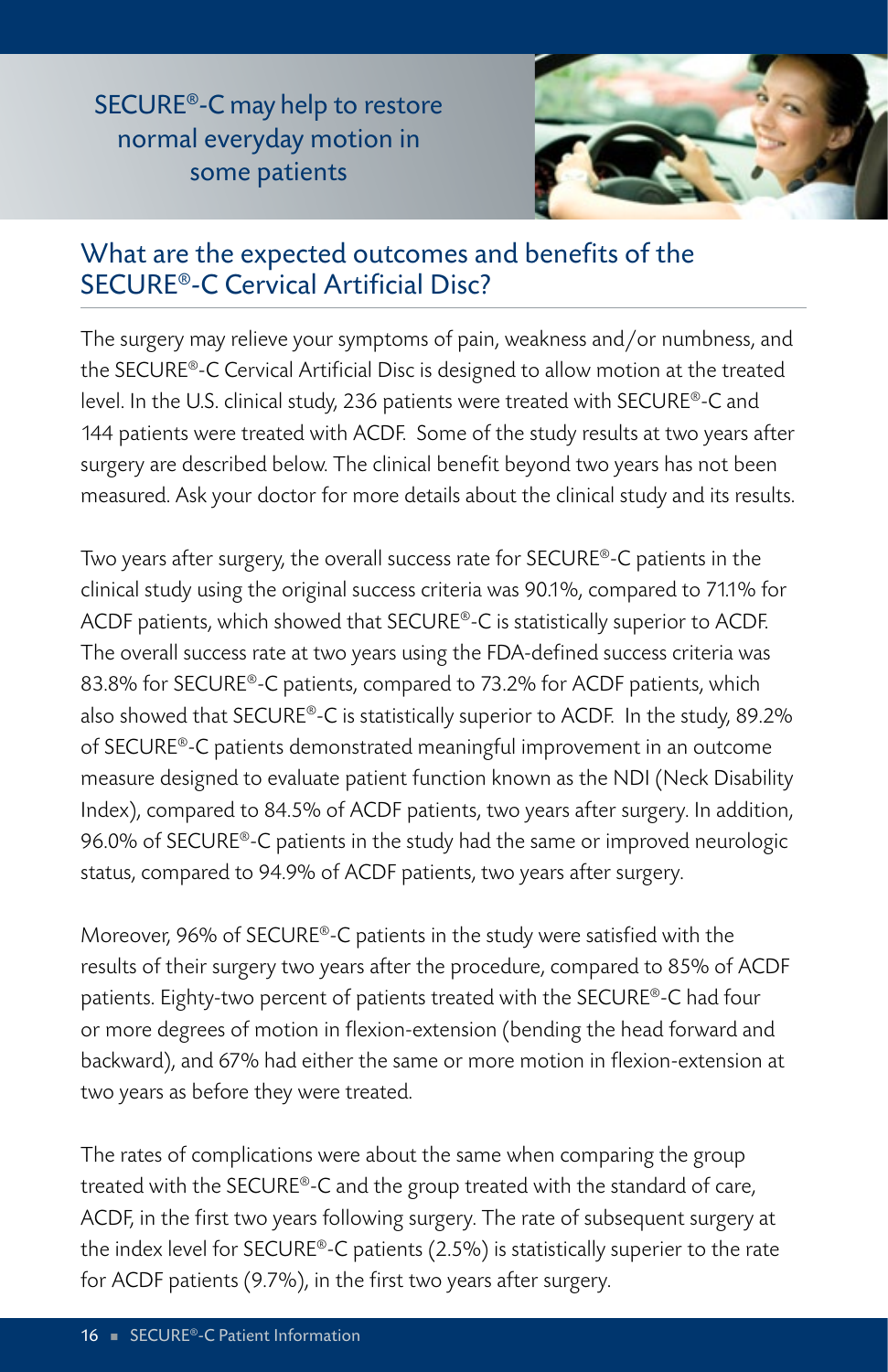## What can I expect before surgery?

Review your medical history with your doctor as well as your current condition and all possible options for treatment (including medications, physical therapy and other surgeries such as a fusion). Discuss any medications you are currently taking, including non-prescription drugs, herbal supplements, and vitamins, as well as any allergies you have. You may be asked by your doctor to discontinue the use of certain medications prior to your surgery. Typically you should not eat or drink the night before surgery, but your doctor will give you detailed instructions as to exactly what to do the night before surgery and during your recovery.

You will want to prepare your home life accordingly to ensure a comfortable atmosphere suitable for easy recovery. This includes things like removing safety hazards that may cause you to fall or lose your balance. Place important things within easy reach (phone, etc.) during your recovery. You will want to arrange for someone to help you at home after surgery. Your doctor will also discuss with you any potential risks and benefits of the procedure. *Ensure that you have read and that you understand this entire brochure.*

## What can I expect during surgery?

The SECURE®-C Cervical Artificial Disc is implanted by removing your diseased disc and inserting the device. The SECURE®-C device is implanted through an anterior (front) surgical approach to your neck. General anesthesia will be administered and an incision will be made in the anterior (front) part of your neck so that the front of the spine will be exposed. The incision is usually about one inch long. Your diseased disc will be removed. The surgeon will prepare the space from which the disc has been removed, using trials to determine the best implant size for you, and will insert the SECURE®-C Cervical Artificial Disc in that size. The two device endplates are secured to the top and bottom surfaces of the involved vertebrae and the core fits between them. After insertion, your incision will be closed.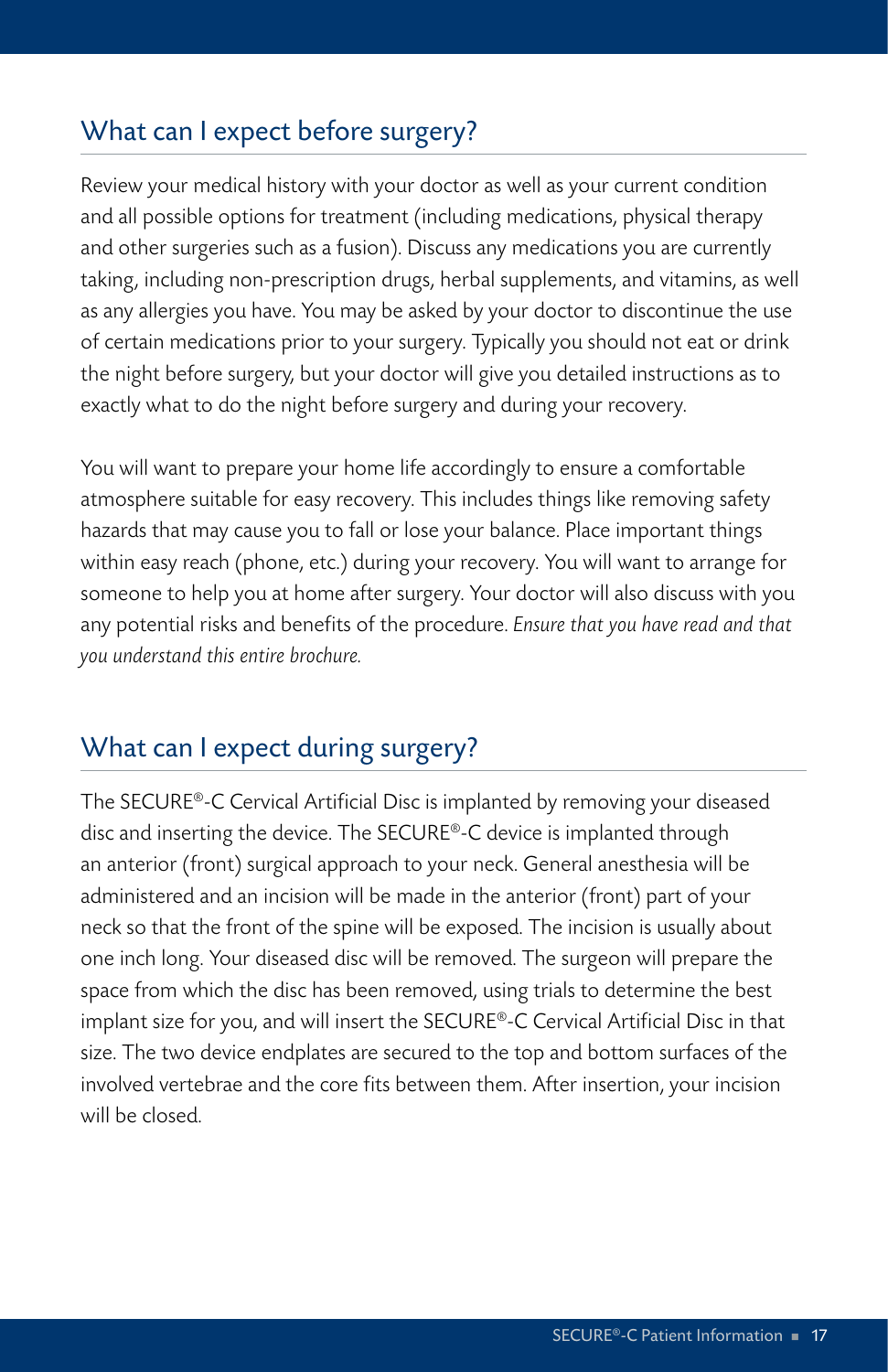## What can I expect after surgery?

Ask your doctor about your specific recovery plan. Surgery with the SECURE®-C Cervical Artificial Disc is considered major surgery. You can expect to remain in the hospital for approximately one day. Usually your heart and lung function will continue to be monitored immediately after surgery and there may be a drainage tube in your wound. As with any surgery, you should expect some discomfort and a period of rehabilitation. Your doctor will most likely prescribe medicine to control nausea or pain. After your surgery, it is important to ask your doctor about the proper way to recover. Remember that recovering from pain and surgery is a continuing process. It is very important to closely follow your doctor's specific post-operative care instructions in order to recover quickly and for the best outcome possible.

#### Contact your doctor immediately if you experience any of the following:

- Nausea or vomiting
- Difficulty swallowing or breathing
- Severe pain that does not go away when you take your pain medicine
- • Fever
- Trouble urinating
- Loose stitches or an open surgical wound
- Red streaks or pus draining from your wound
- • A rash

#### Your doctor may recommend or discuss the following with you:

- Proper wound care
- Medication to help manage any post-surgical pain
- A cervical collar to wear for a few weeks following surgery
- A therapy program for active range of motion exercises
- Avoiding lifting above the shoulders and repetitive bending
- Avoiding rough or strenuous athletic activities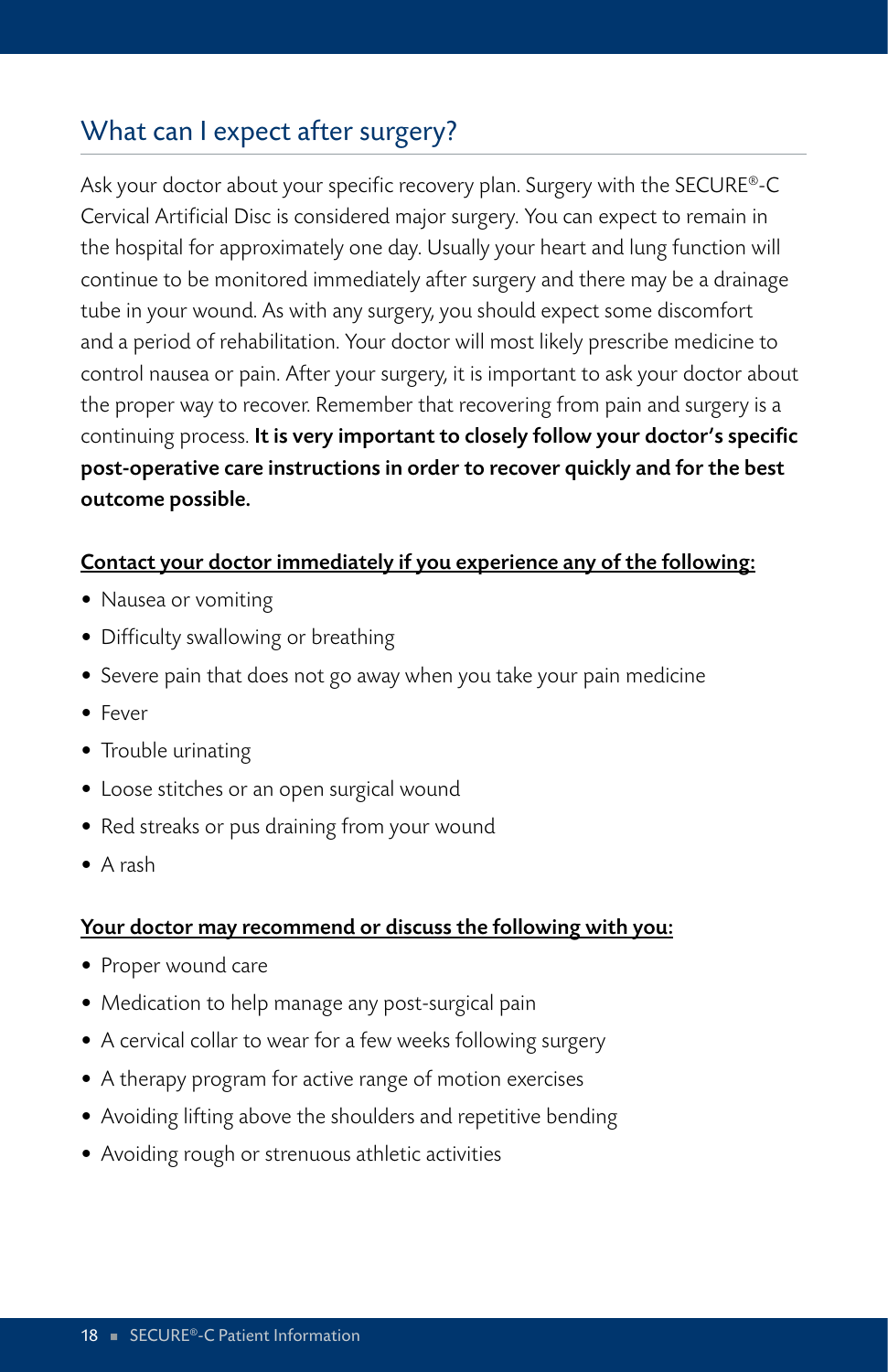## Frequently asked questions after surgery

#### *When can I drive?*

There is a possibility that you will be restricted from driving for a period of time after surgery. If this is the case, your doctor will tell you when you may drive again.

#### *Can I shower after surgery?*

You should be able to quickly shower but you will have a bandage on your neck. Try not to soak the dressing while in the shower. Also you should not use a hot tub or take long baths until your doctor tells you its okay to do so.

#### *Will there be a scar?*

Typically it's a small incision that will heal with a scar that is not very noticeable. However, this will vary from person to person.

#### *What about traveling with this device?*

It is advised that you contact authorities at your local airport prior to traveling after this device has been implanted. This is due to increased security measures. Airport personnel should be able to provide you with guidance and information that will help you pass through security more easily and quickly. Be sure to ask your doctor to provide a patient identification card that will indicate you have a metallic device implanted in your neck.

#### *How can I contact the manufacturer of the device for user assistance?*

Globus Medical, Inc. is the manufacture of the device. Contact information is provided below:

Globus Medical, Inc. 2560 General Armistead Avenue Audubon, PA 19403 1-866-456-2871 www.globusmedical.com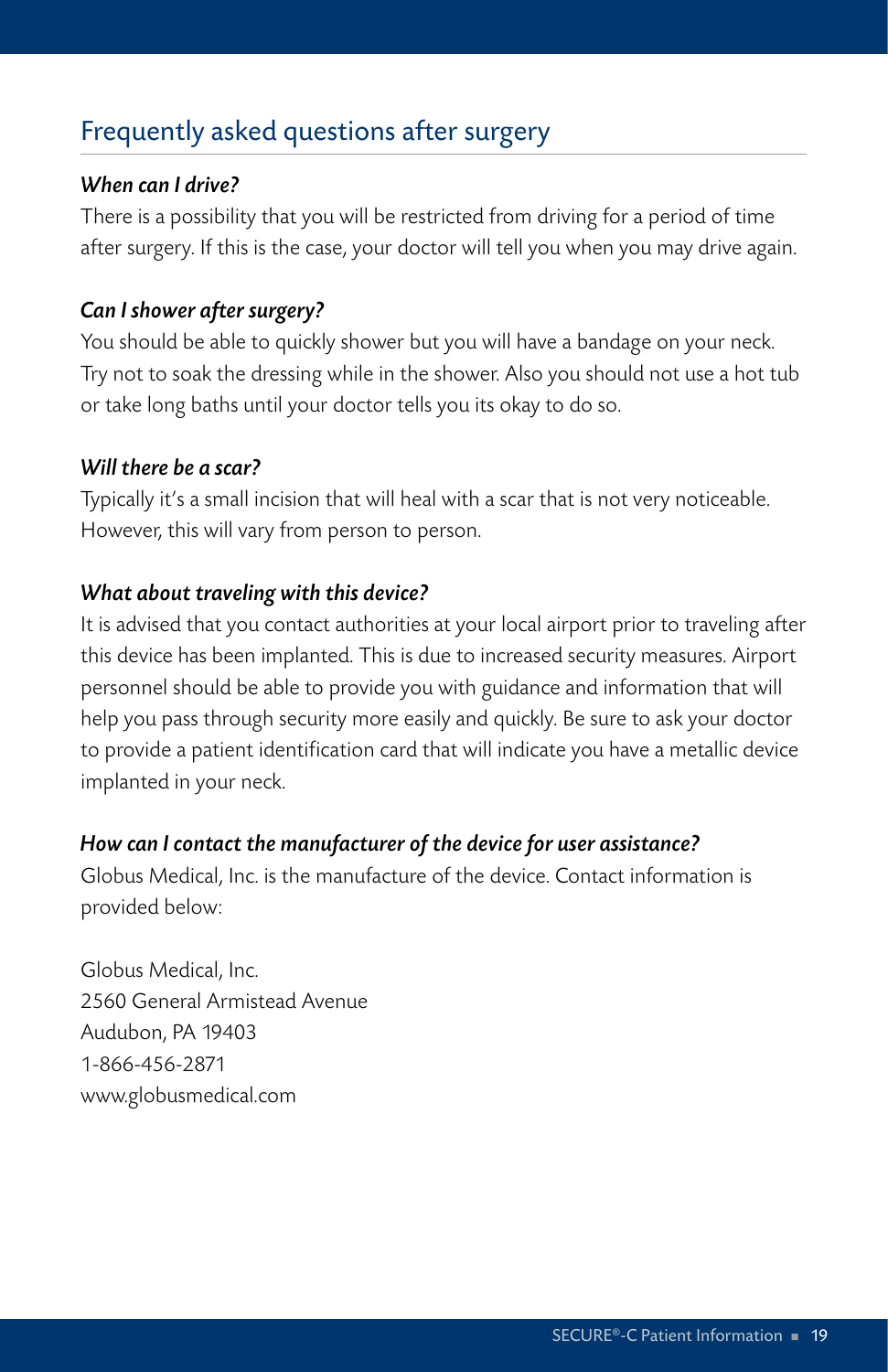#### Summary

*In order to make the most informed treatment decision for your care, please discuss any questions you may have with your doctor.* While discussing the SECURE®-C Cervical Artificial Disc as a possible treatment option for your symptoms, be sure to discuss other possible surgical and non-surgical treatment options for your medical condition. Inform your doctor if you have an active infection, or an allergy to cobalt, chromium, molybdenum, or titanium (metals in the device), or polyethylene (plastic in the device). Also, please inform your doctor if you have been diagnosed with osteoporosis, osteopenia, or if you have any other health issues.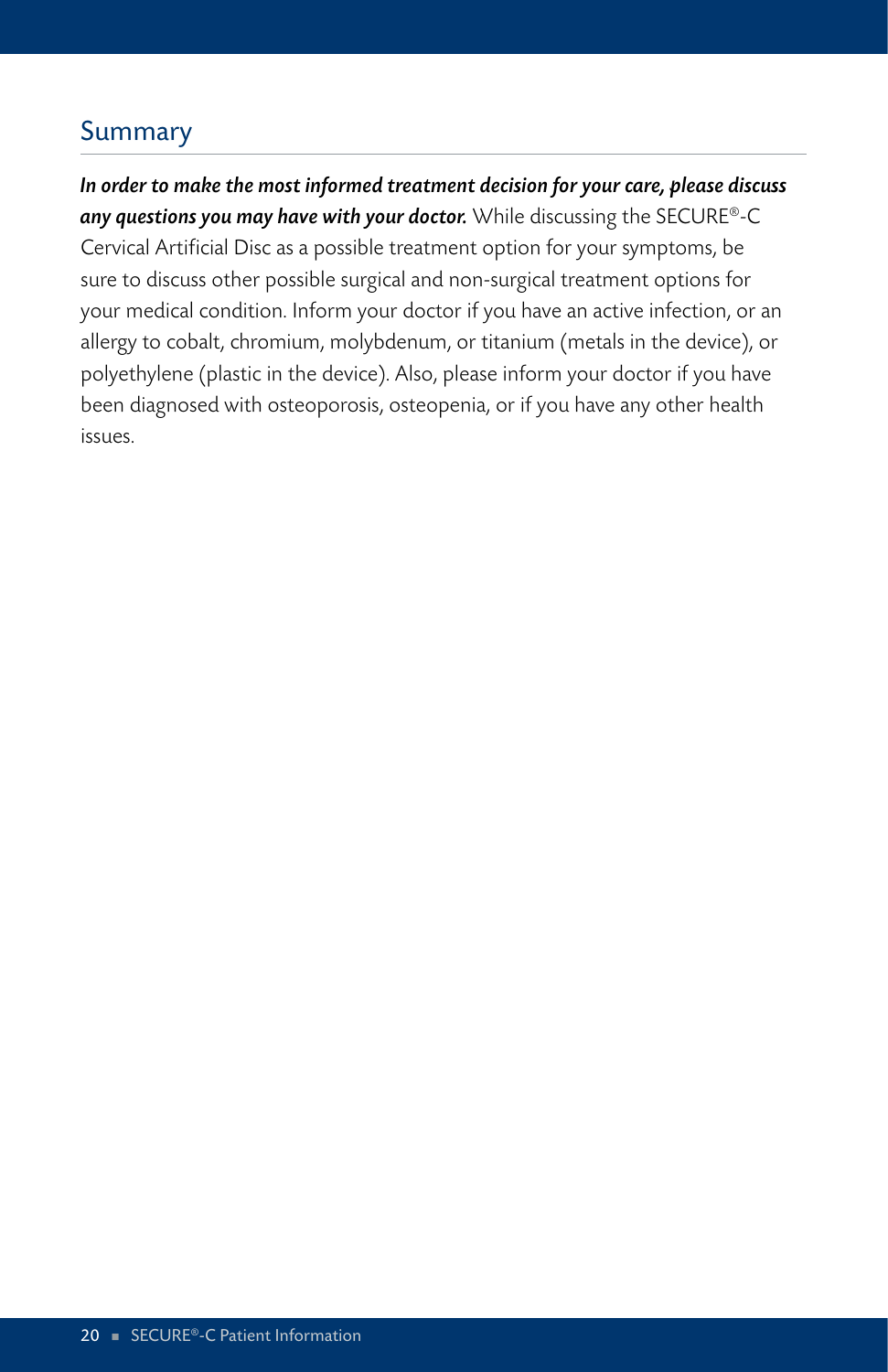